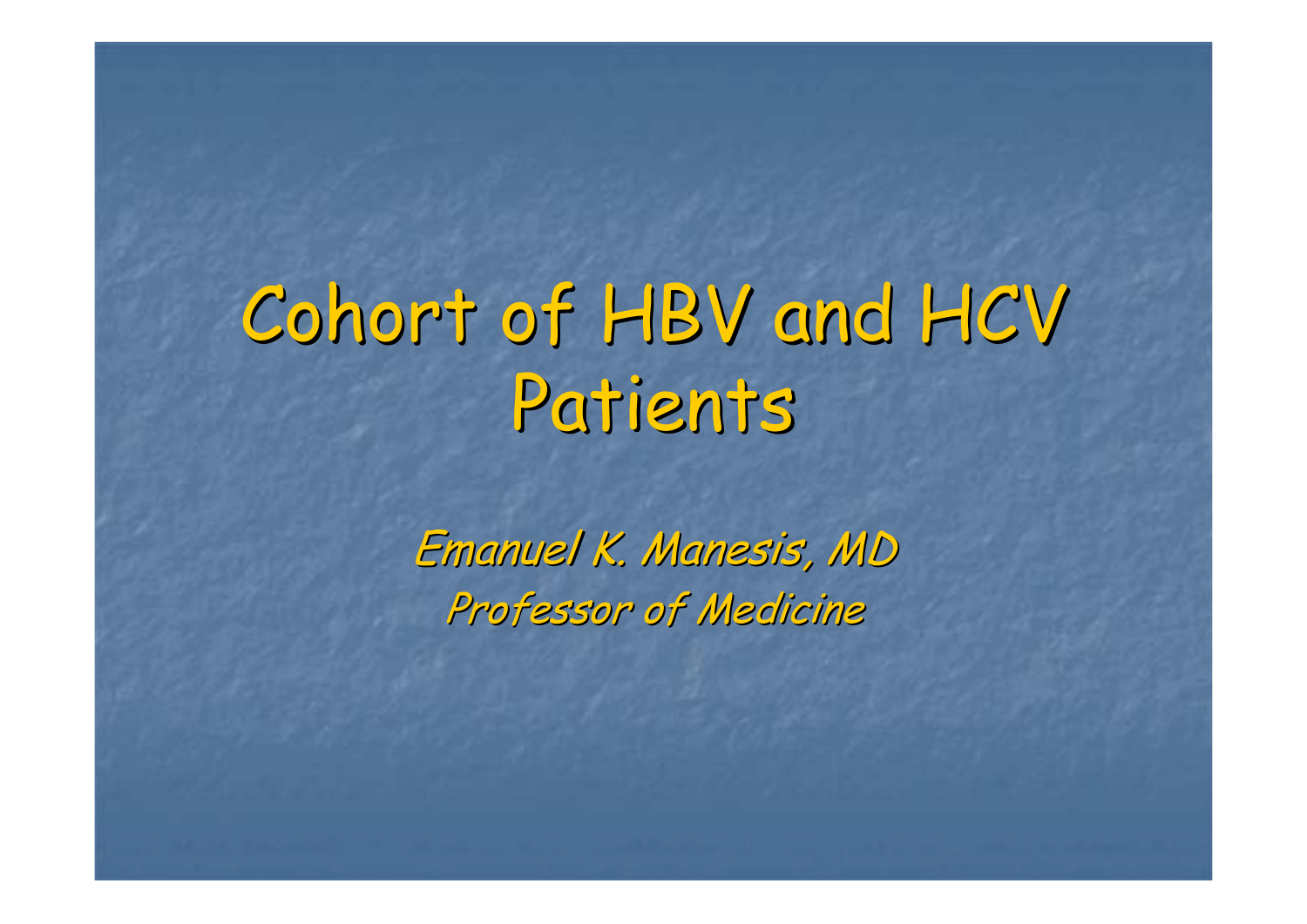**X** In 2003 the Hellenic Center for Disease Prevention & Control (HCDPC) started a cohort study of chronic HBV, HDV and HCV infection in Greece. Greece.

 $*$  The study had the financial support of the HCDPC and this will continue up to the year 2011.

\* The project is scientifically directed by the Viral Hepatitis section of the HCDPC.

\* Code named: HepNet.Greece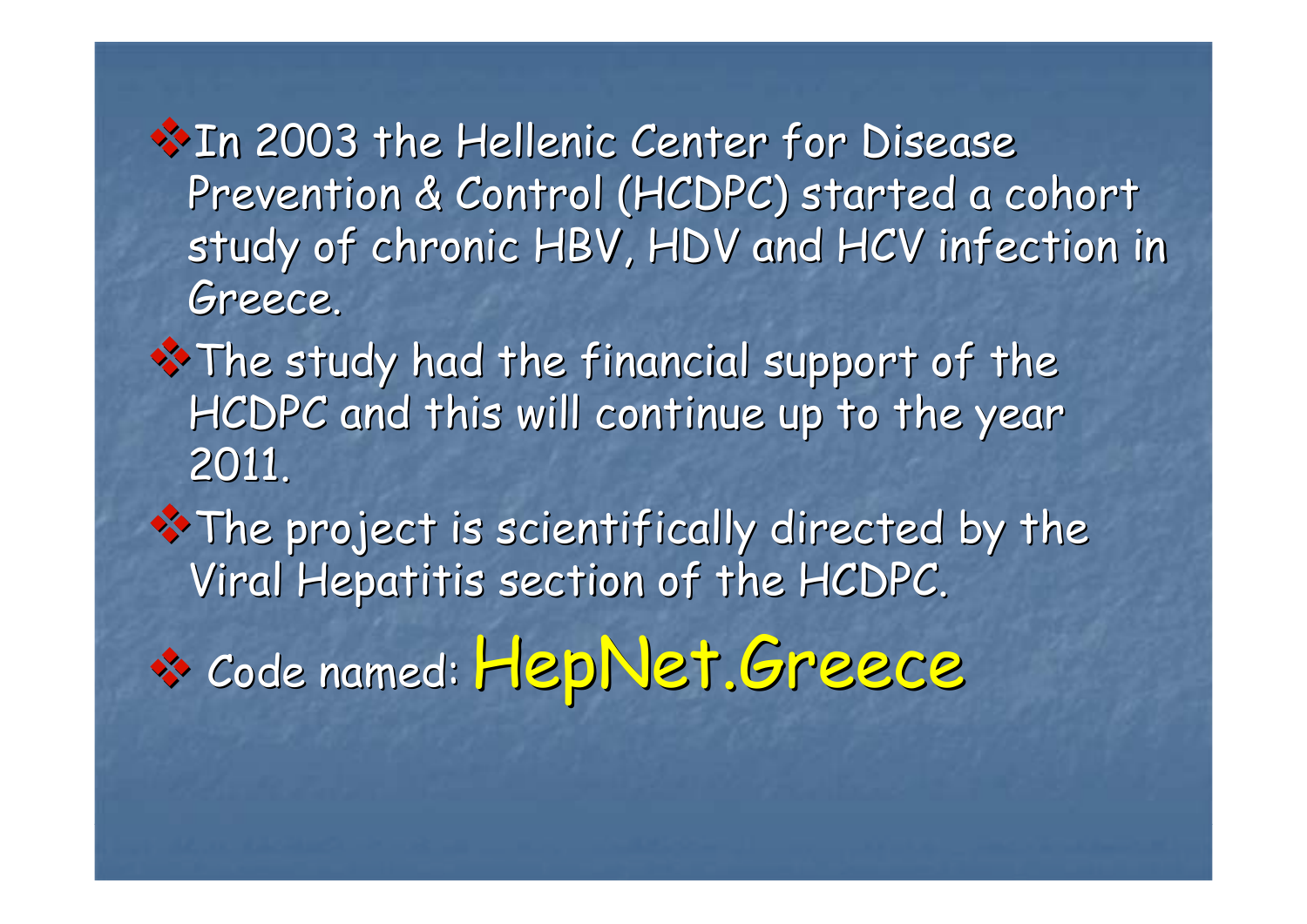

# **HepNet.Greece HepNet.Greece**



ΕΛΛΗΝΙΚΗ ΔΗΜΟΚΡΑΤΙΑ ΥΠΟΥΡΓΕΙΟ ΥΓΕΙΑΣ ΚΑΙ ΚΟΙΝΩΝΙΚΗΣ ΑΛΛΗΛΕΓΓΥΗΣ Ελληνικά

English





ΚΕΝΤΡΟ ΕΛΕΓΧΟΥ ΚΑΙ ΠΡΟΛΗΨΗΣ ΝΟΣΗΜΑΤΩΝ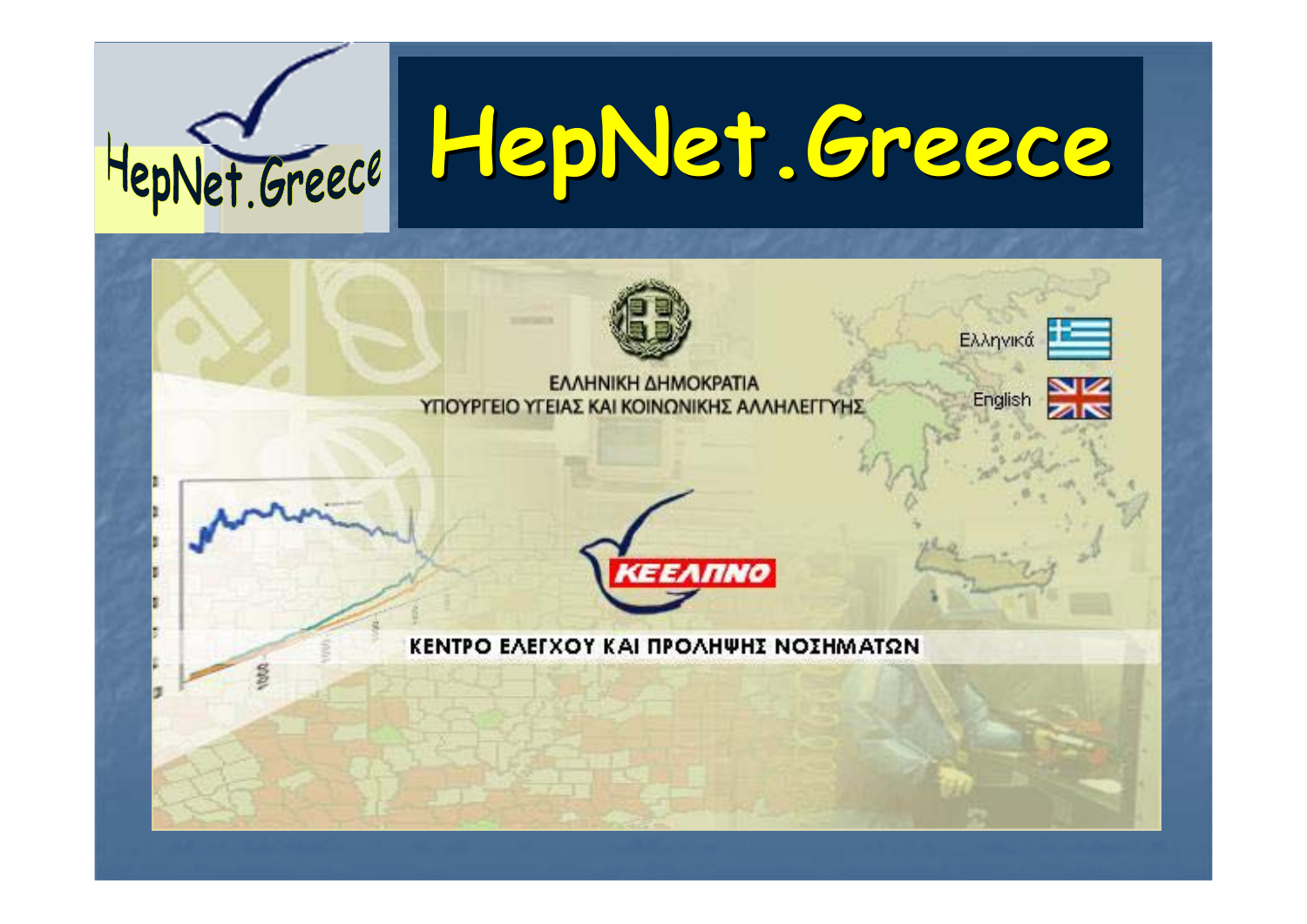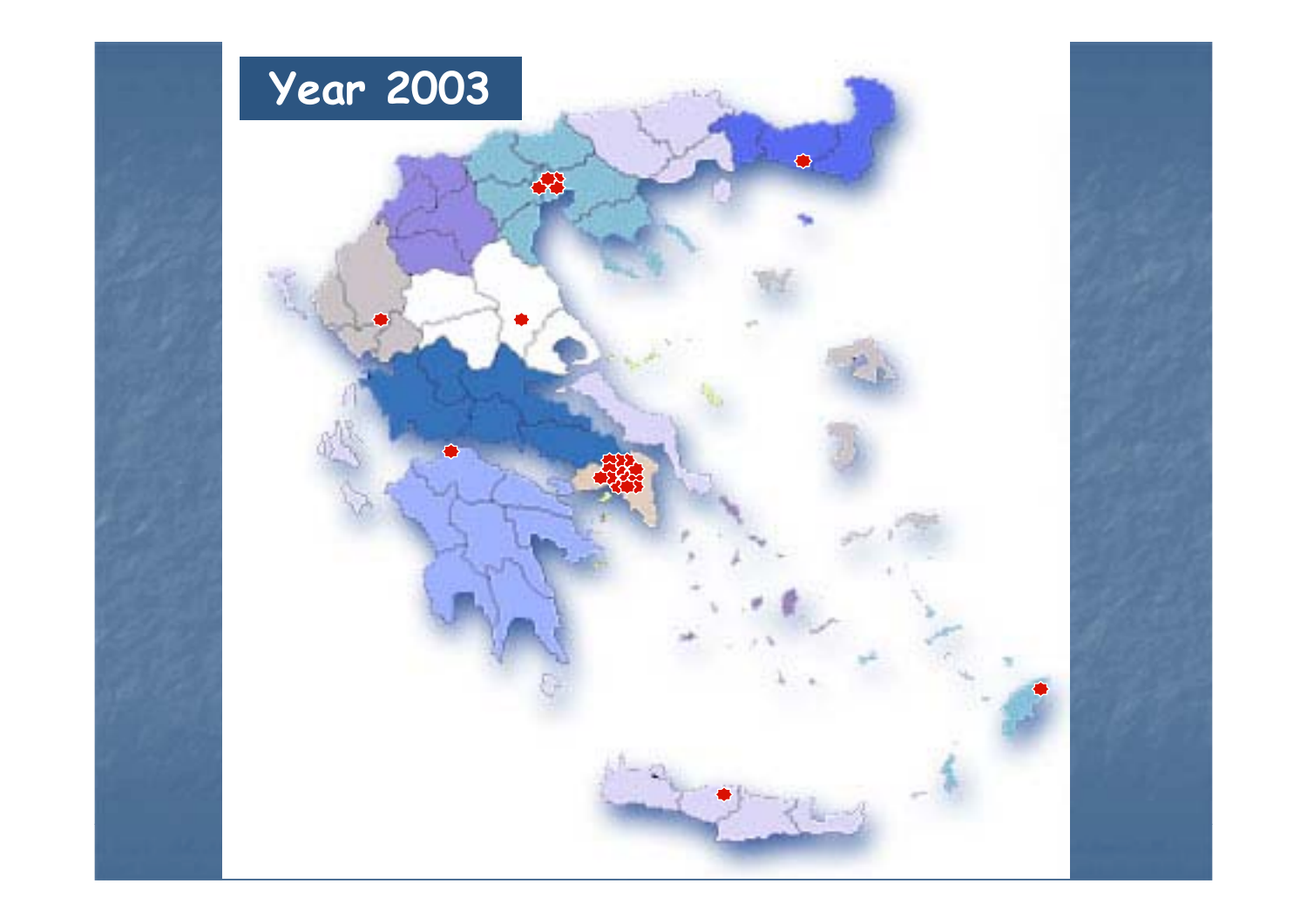#### **HepNet.Greece HepNet.Greece** 30 Participating Hepatology Centers (2003)

| Area                           | Number         | $\frac{9}{6}$ |
|--------------------------------|----------------|---------------|
| Athens (metropolitan area)     | 18             | 60%           |
| Piraeus (metropolitan area)    | $\overline{2}$ | $7\%$         |
| Thessalonica (northern Greece) | 4              | 14%           |
| Alexandroupolis (Thrace)       | $\mathbf 1$    | 3%            |
| Larissa (central Greece)       | $\mathbf 1$    | 3%            |
| Ioannina (western Greece)      | $\mathbf 1$    | 3%            |
| Heraklion (Crete)              | $\mathbf 1$    | 3%            |
| Rodos Island (Aegean sea)      | $\mathbf 1$    | 3%            |
| Rio (Peloponnesus)             | 1              | 3%            |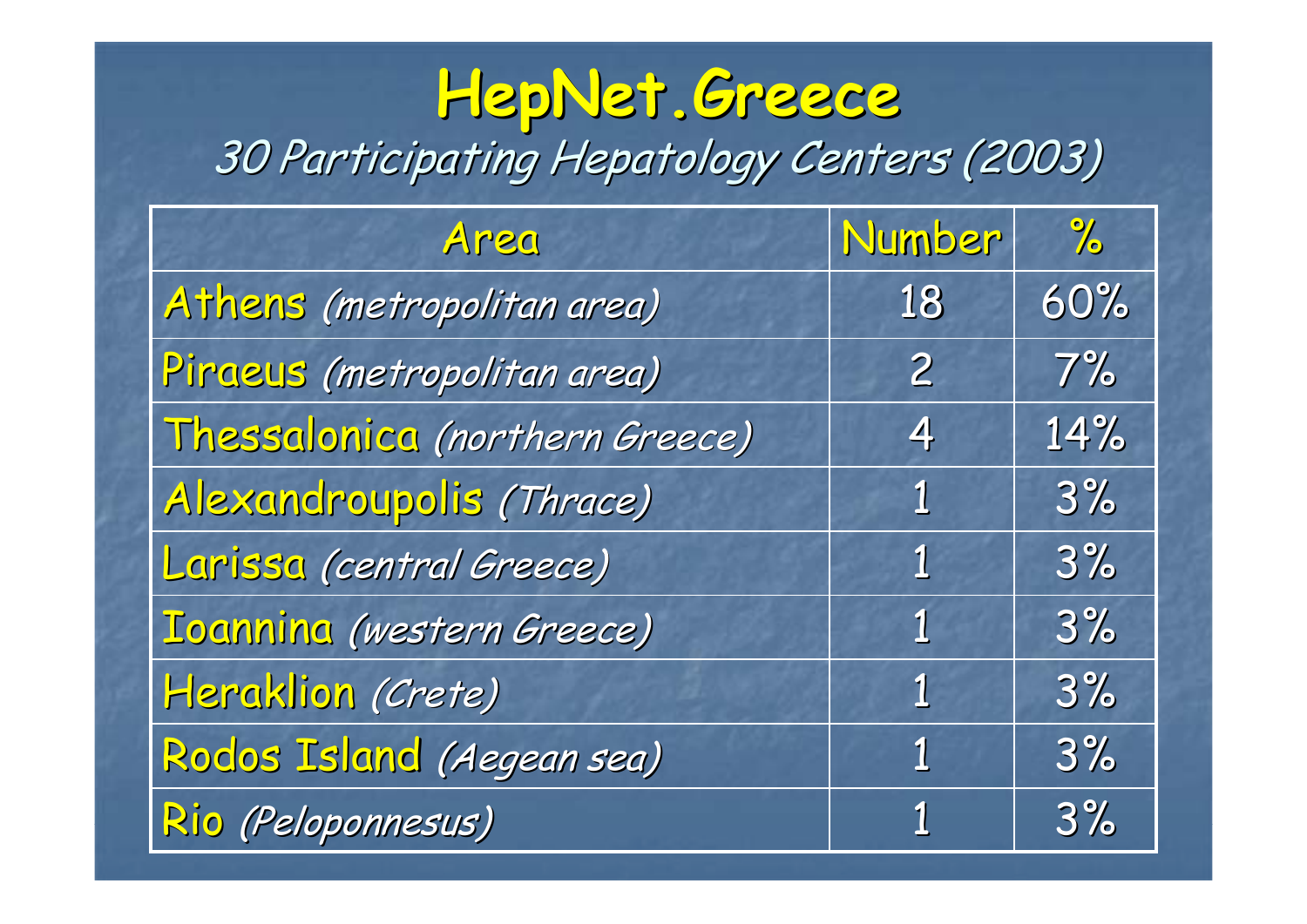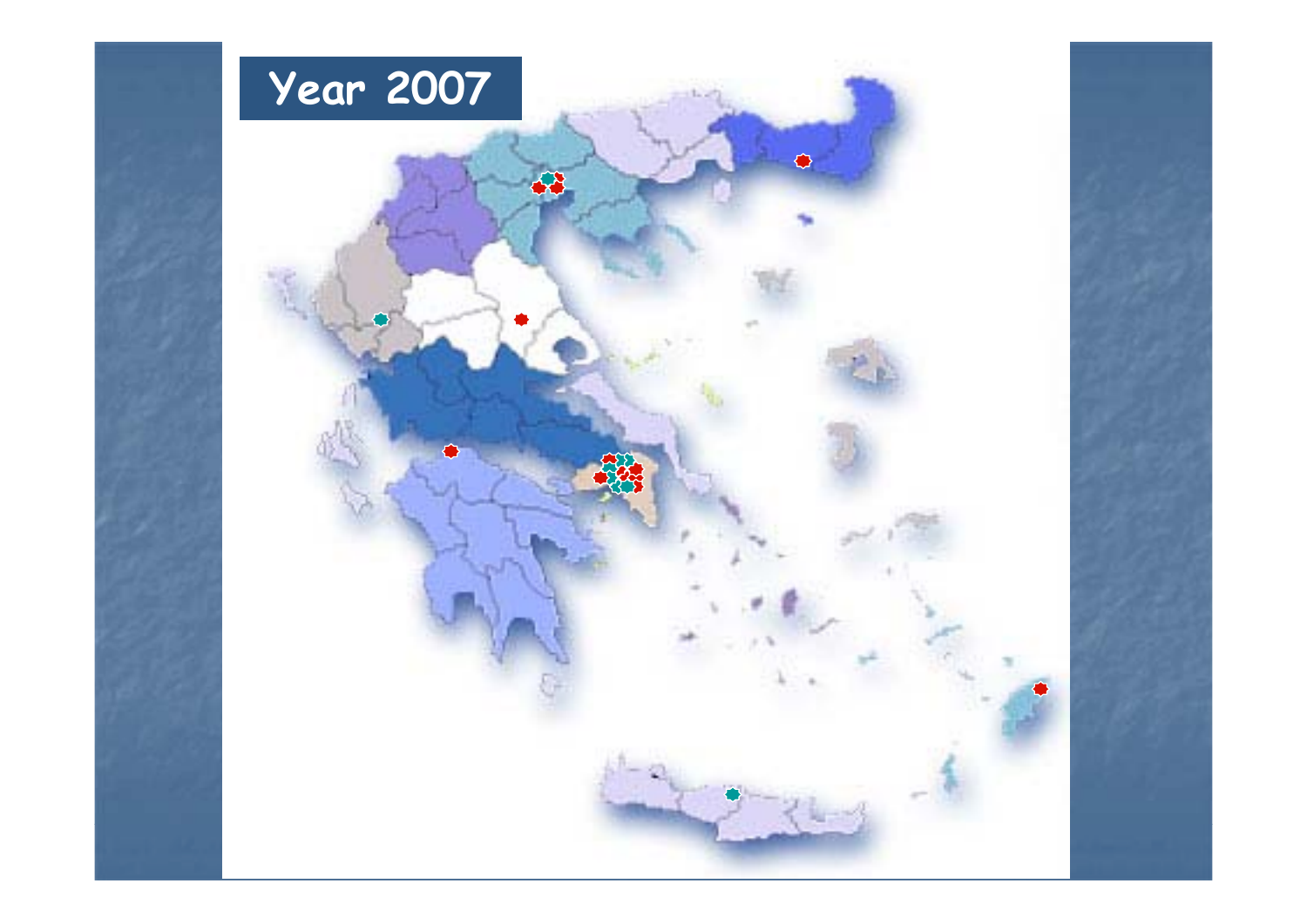#### **HepNet.Greece HepNet.Greece** 30 Participating Hepatology Centers (2003)

| Area                           | Number         | $\frac{9}{6}$            |
|--------------------------------|----------------|--------------------------|
| Athens (metropolitan area)     | 12             | 60%                      |
| Piraeus (metropolitan area)    | $\mathbf 1$    | 5%                       |
| Thessalonica (northern Greece) | $\overline{3}$ | 15%                      |
| Alexandroupolis (Thrace)       | $\mathbf 1$    | 5%                       |
| Larissa (central Greece)       | $\mathbf 1$    | 5%                       |
| Toannina (western Greece)      | $ -$           | $\overline{\phantom{a}}$ |
| Heraklion (Crete)              |                | $\Rightarrow$            |
| Rodos Island (Aegean sea)      | $\mathbf 1$    | 5%                       |
| Rio (Peloponnesus)             | 1              | 5%                       |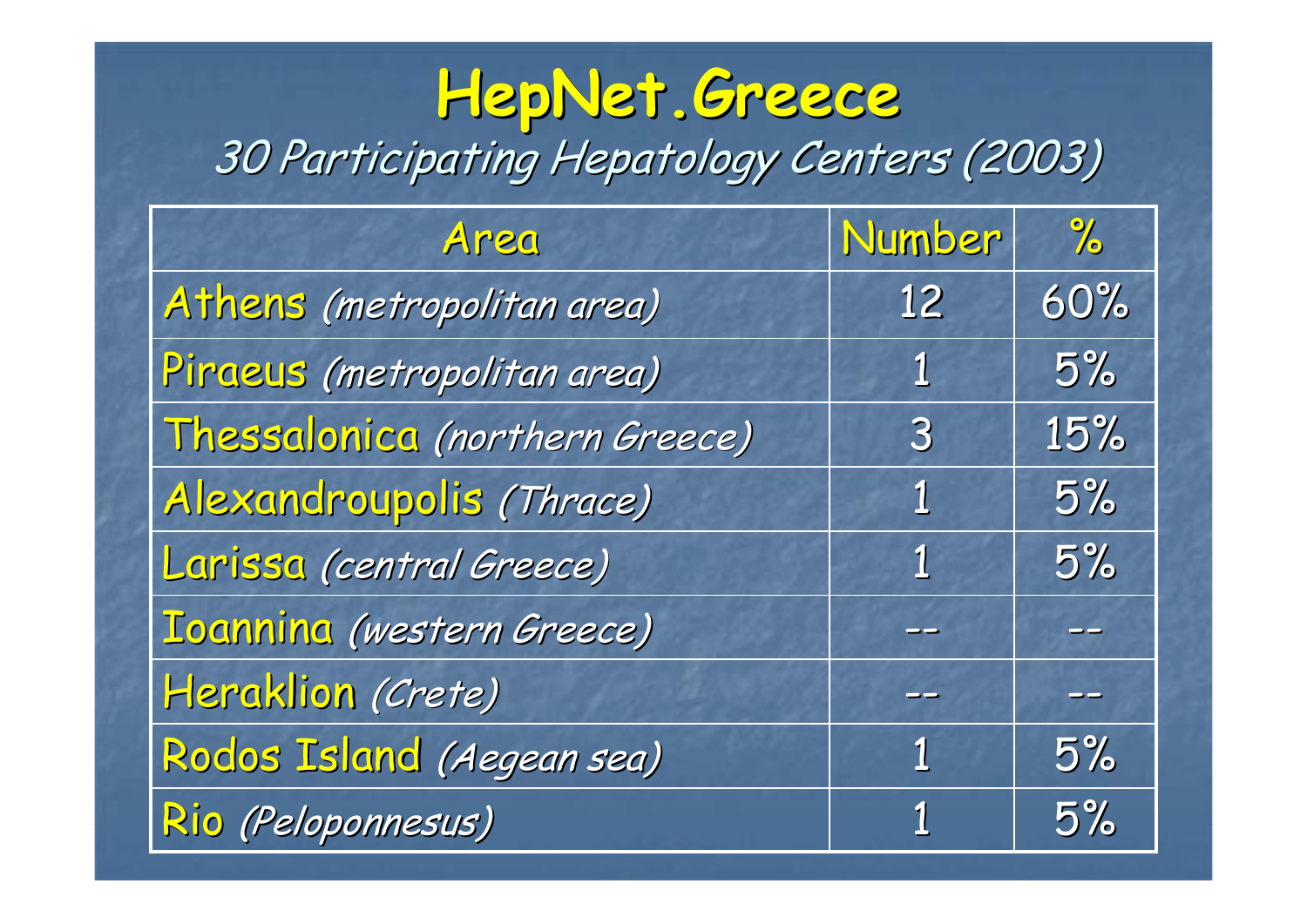# **HepNet.Greece HepNet.Greece** 20 Hepatology Centers Currently Participating <sup>9</sup>**Primary target of the study: Primary target of the study: • To investigate the course and the outcome of** chronic hepatitis B, D and C in a large cohort of Greek<br>patients with/without Rx. <sup>9</sup>**Secondary targets: Secondary targets:**

**●**Obtain an indirect estimate of the incidence of chronic HBV, HDV & HCV infection in Greece from the number of newly diagnosed patients yearly.

**• Introduce common standards of care in HBV and** HCV patients.

**●**Improve collaboration between Hepatology Centers in Greece.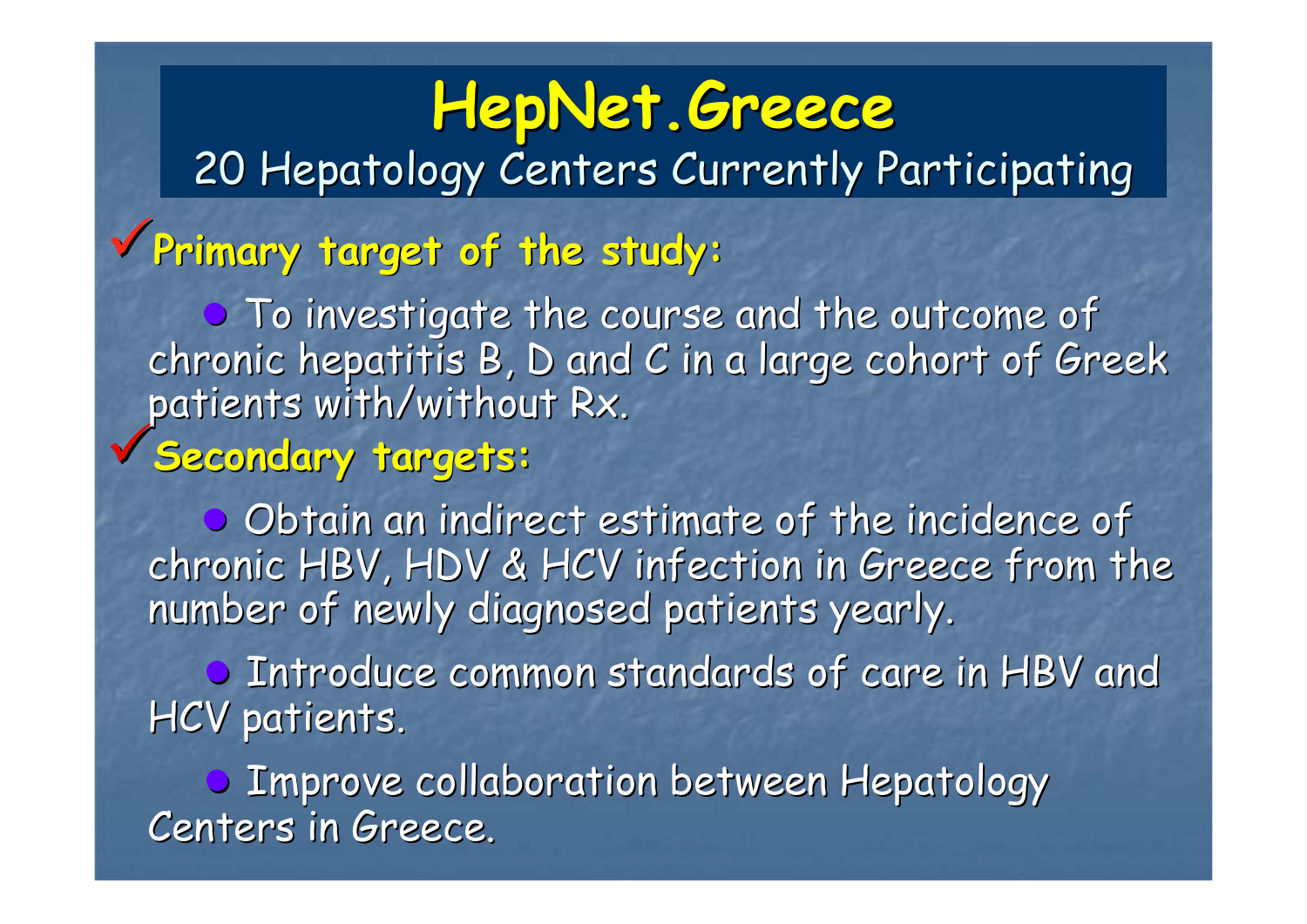# **HepNet.Greece HepNet.Greece** Methodology

<sup>9</sup>Retrospective Retrospective -prospective study. prospective study.  $\checkmark$  Started in 2003 with the retrospective recording of all patients followed at each participating Center since 1997. Data included demographic, clinical, biochemical and virological information available in patients' records.

 $\checkmark$  Since 2005, patients already in the study, as well as, all the new cases have been followed semiannually and new data reported centrally.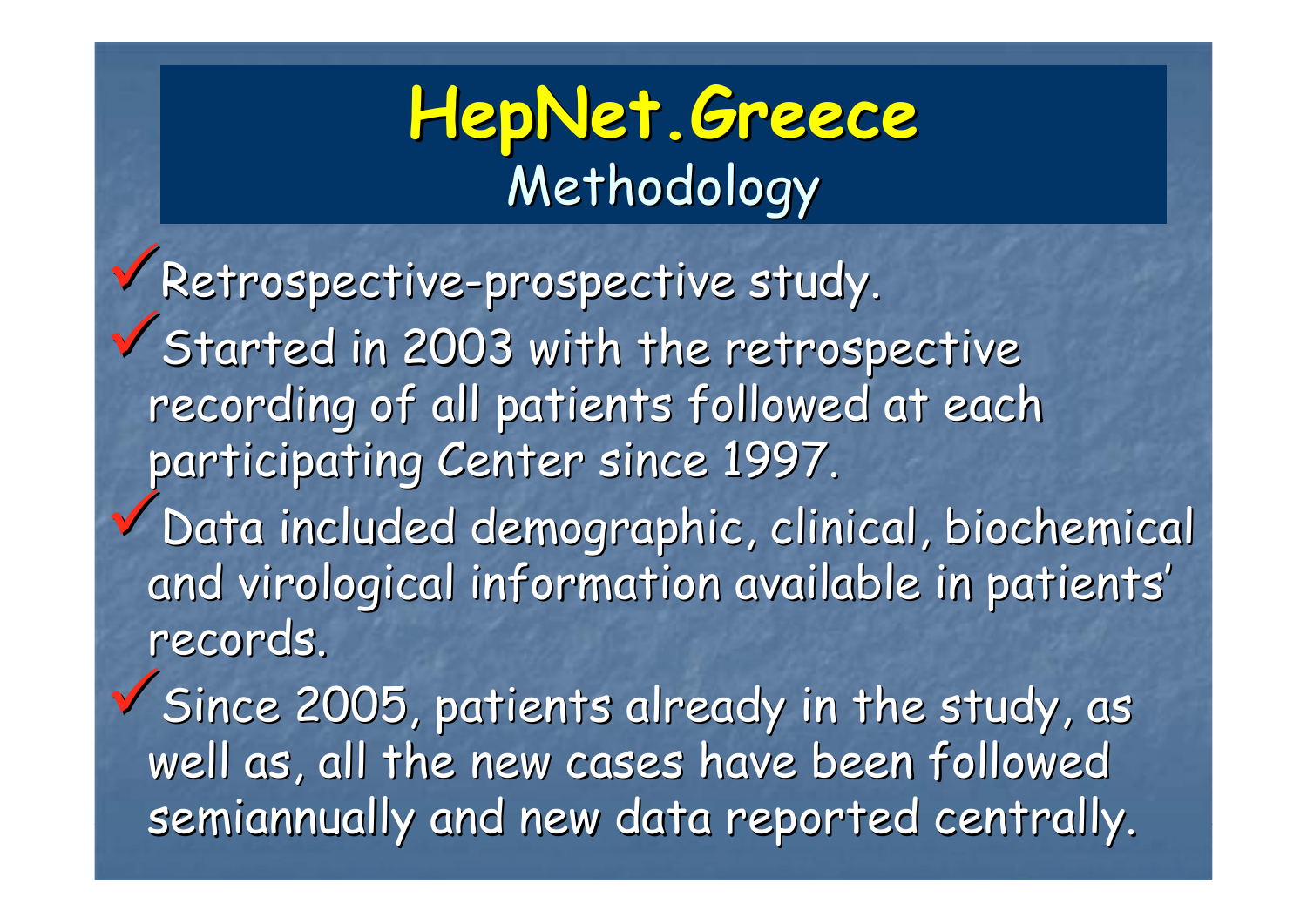## **HepNet.Greece HepNet.Greece** Methodology

V At the beginning, recording was manual by<br>filling-up a detailed questionnaire at each filling-up a detailed questionnaire at each "<br>Center.

Center.<br>
Data were centrally evaluated and sorted by a<br>
special team at the Department of<br>
Epidemiology, Athens University School of<br>
Medicine and transferred to an electronic database.

Since 2006, data entry and central reporting is Since 2006, data entry and central reporting is

Electronic data entry prevents reporting of a<br>case, if a piece of crucial information is missing.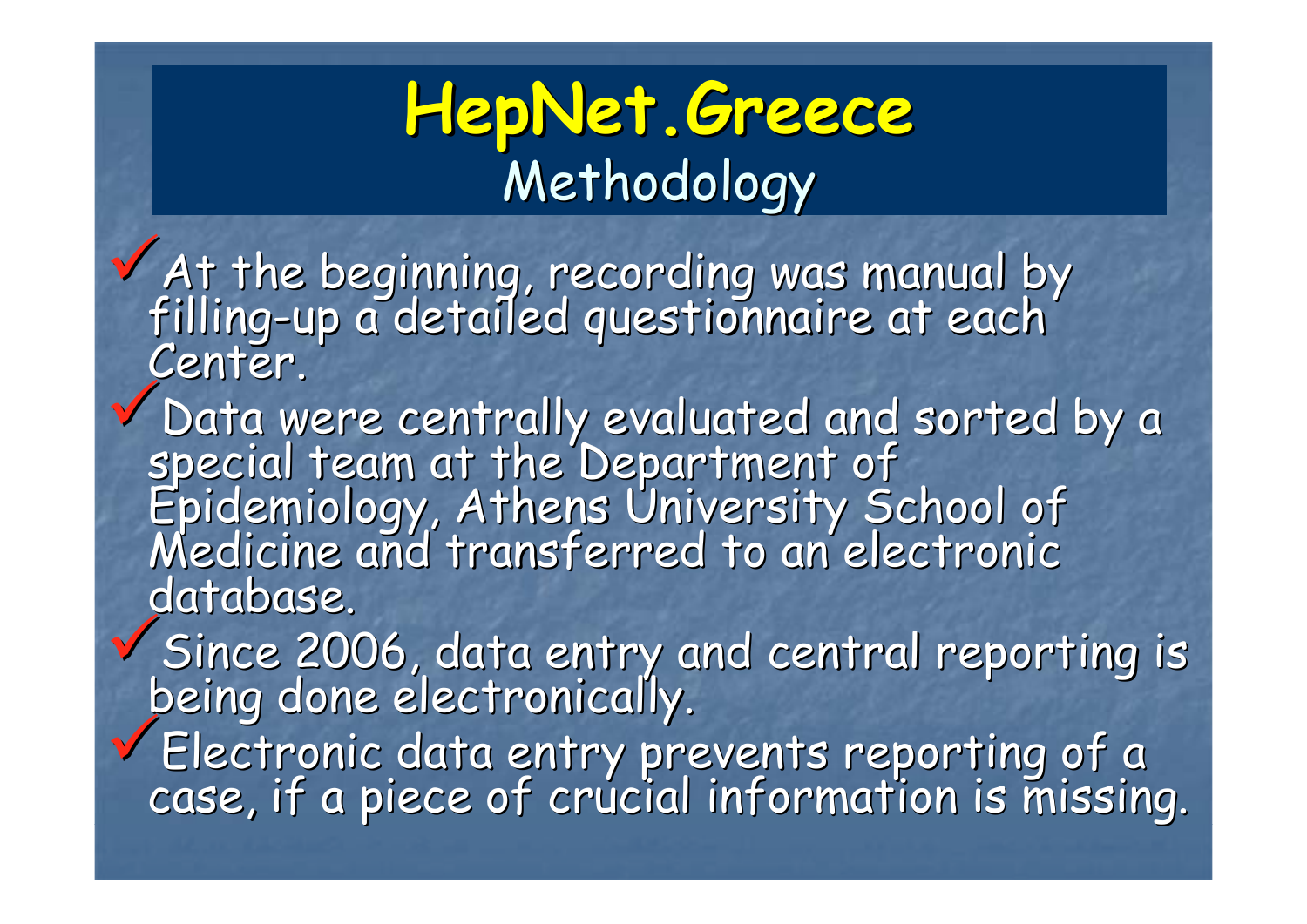#### **HepNet.Greece HepNet.Greece** Results

<sup>9</sup>**Cases analyzed by October 2007:** a **HBV: 3480 cases** a **HCV: 2817 cases** a **Not included: 538 cases HBV & HCV coinfection.** a **Analysis pending**: **HDV cases.**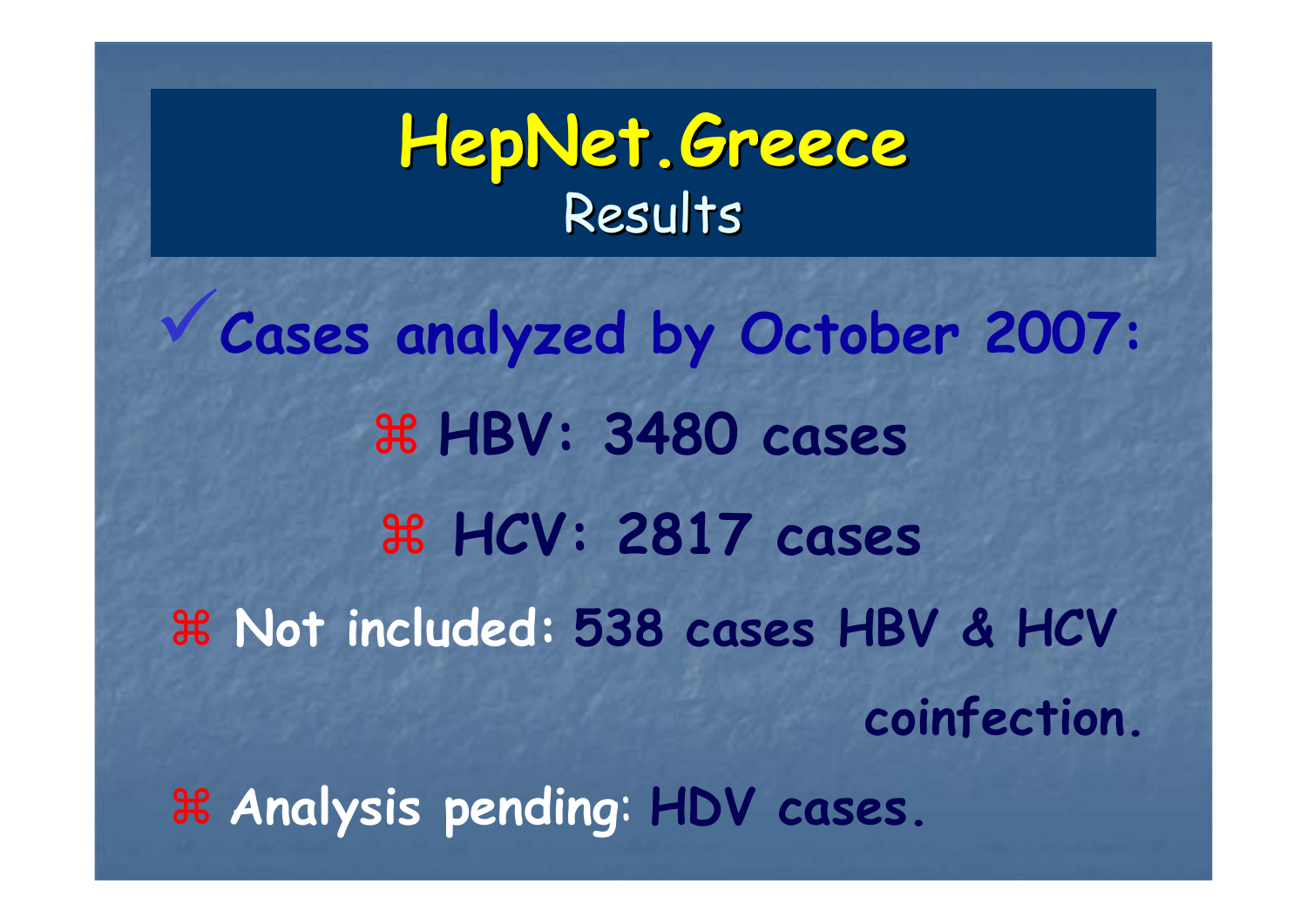#### **HepNet.Greece HepNet.Greece** HBV Results-Demographics

|                     | <b>Adults</b> | <b>Children</b> |      |
|---------------------|---------------|-----------------|------|
| <b>Sex</b>          |               |                 |      |
| <b>Males</b> (N, %) | 2,135(64%)    | 78 (61%)        |      |
| Females (N, %)      | $1,218$ (36%) | 49 (39%)        |      |
| <b>Total</b>        | 3353 (96%)    | 127(4%)         | 3480 |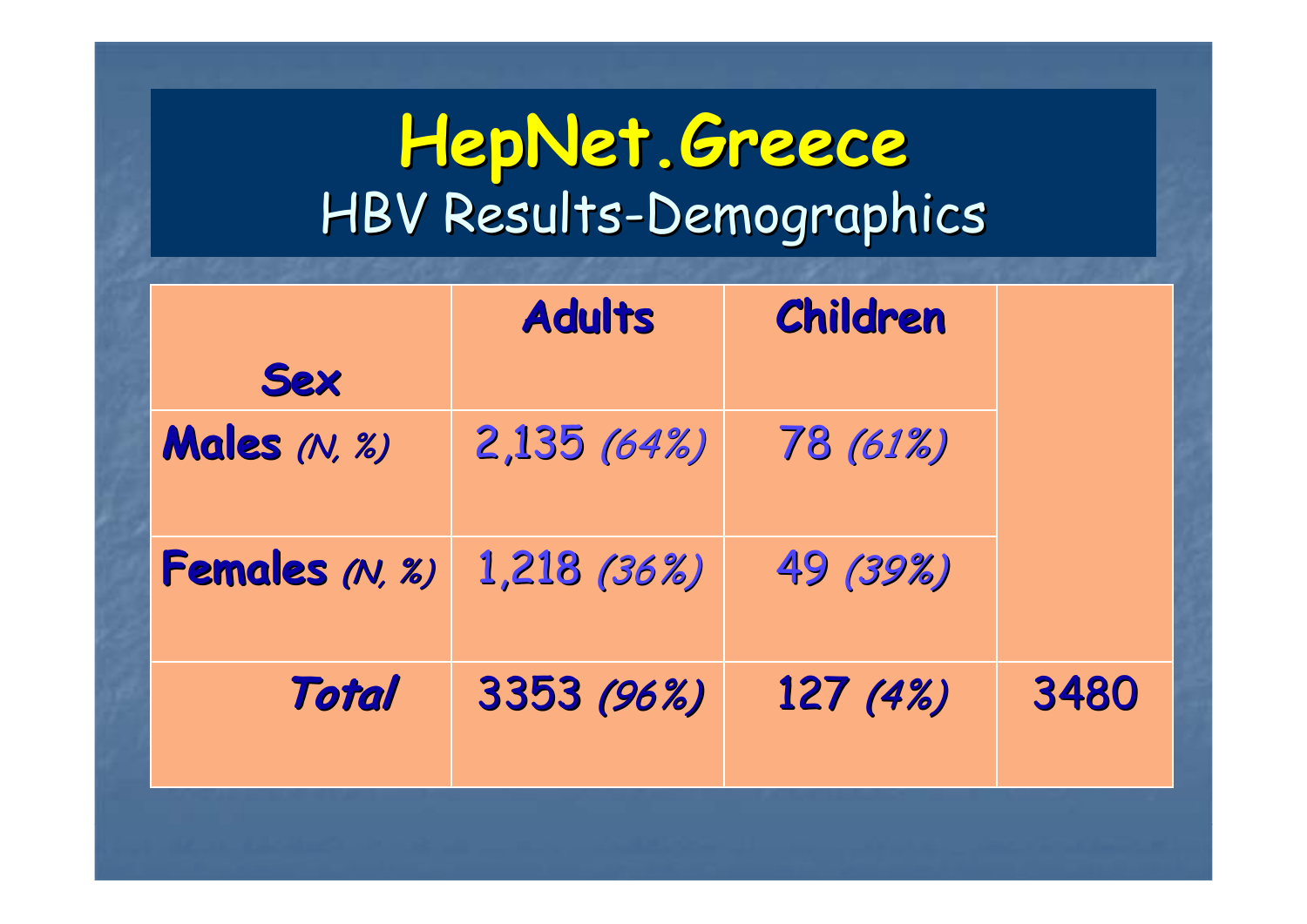# **HepNet.Greece HepNet.Greece** HBV Results-Demographics

|                                    | <b>Adults</b>   | Children    |
|------------------------------------|-----------------|-------------|
| Parameter                          | $(Mean \pm SD)$ | (Mean ± SD) |
| <b>Current Age</b>                 | $45.3 + 14.9$   | $7.9 + 4.0$ |
| Age (at 1 <sup>st</sup> diagnosis) | $40.3 \pm 15.3$ | $6.6 + 4.1$ |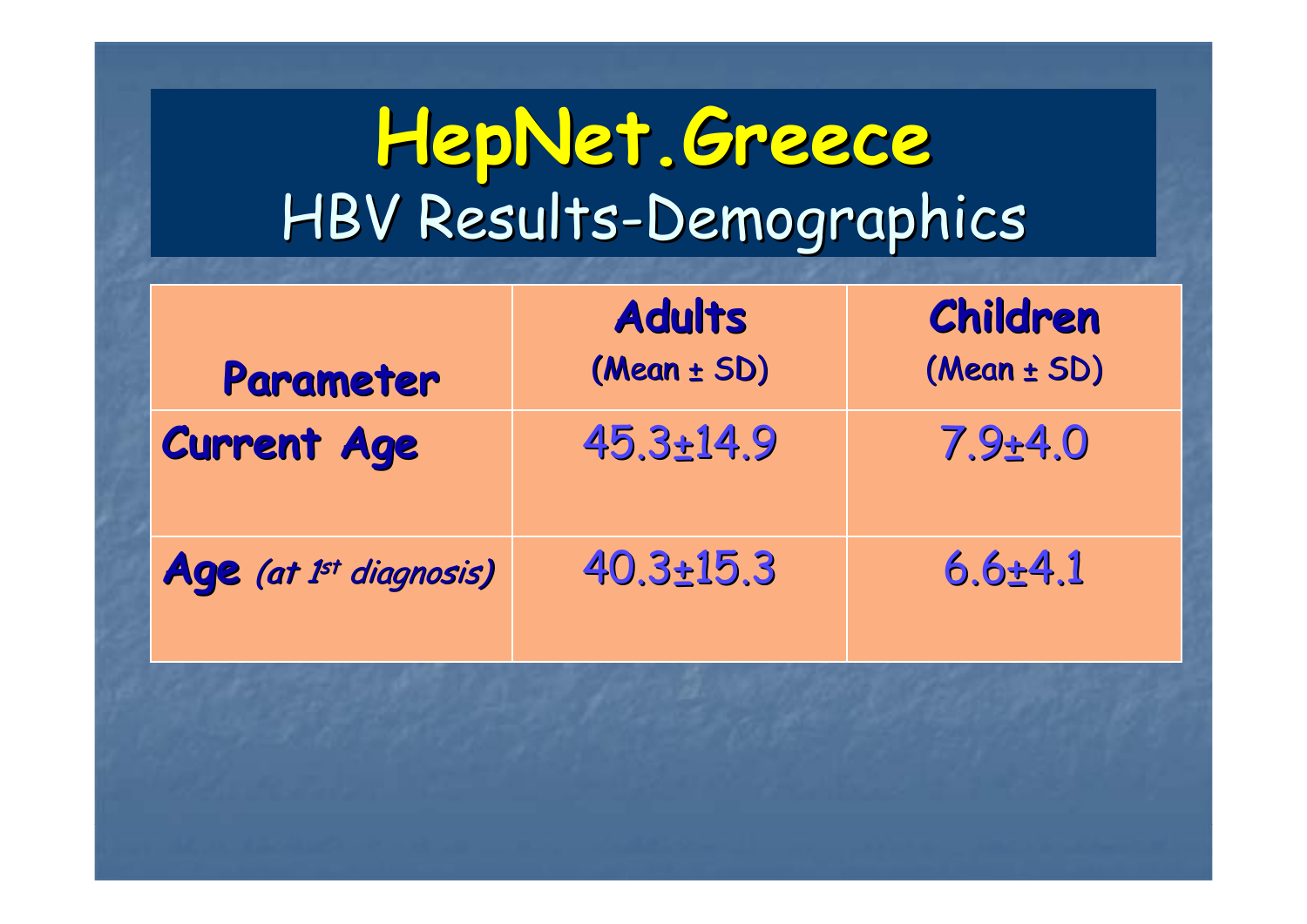# **HepNet.Greece HepNet.Greece** HBV Results-Demographics

| Parameter                                 | <b>Adults</b><br>$(Mean \pm SD)$ | Children<br>$(Mean \pm SD)$ |
|-------------------------------------------|----------------------------------|-----------------------------|
| <b>Current Age</b>                        | $45.3 + 14.9$                    | $7.9 + 4.0$                 |
| Age (at 1 <sup>st</sup> diagnosis)        | $40.3 + 15.3$                    | $6.6 + 4.1$                 |
| Follow-up (at the<br>time of study entry) | $3.0 + 3.5$                      | $3.2 + 3.3$                 |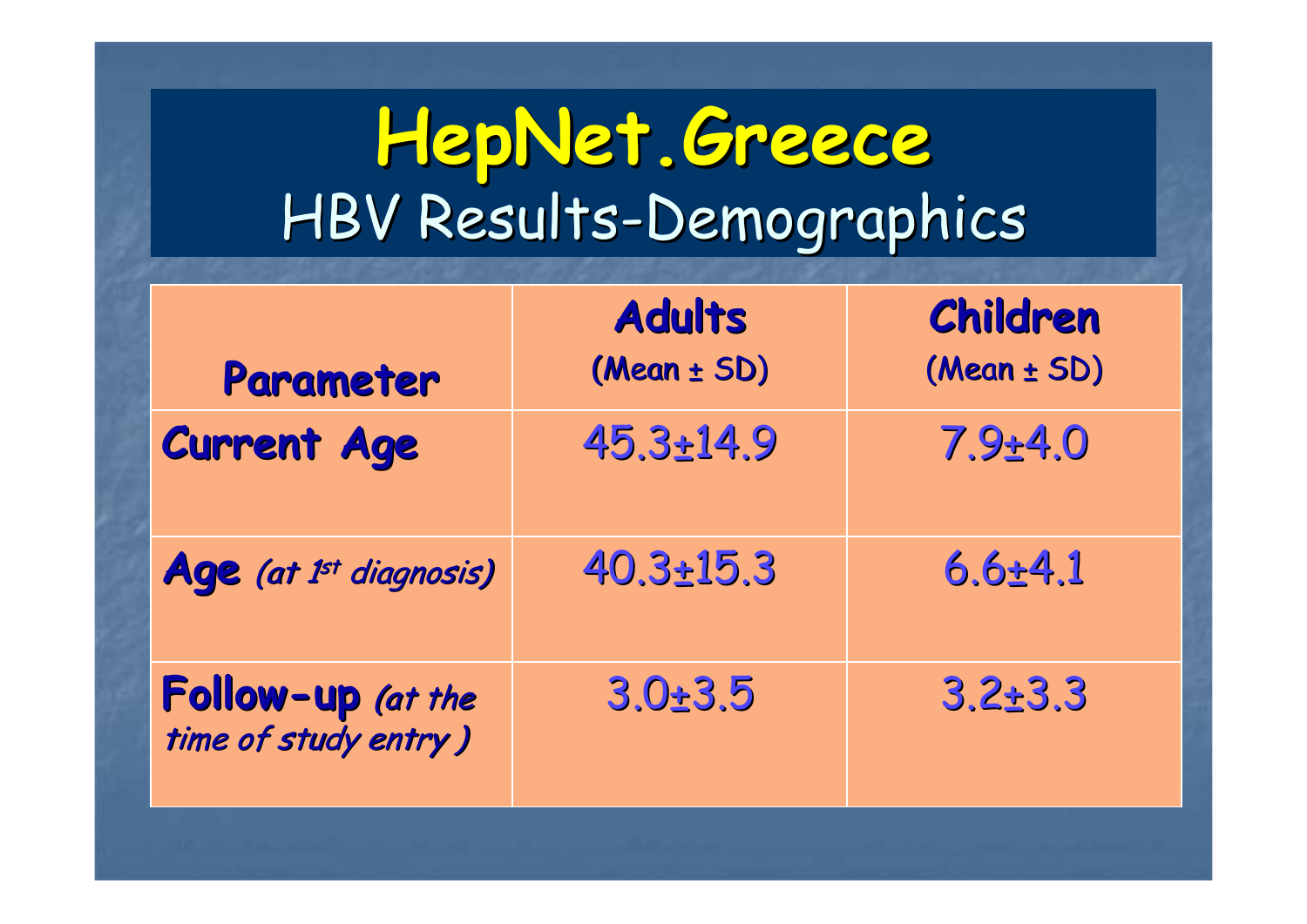|                      | <b>Adults</b> | Children                          |
|----------------------|---------------|-----------------------------------|
| <b>Status</b>        | (N, %)        | (N, %)                            |
| <b>Native Greeks</b> | 2,558 (83%)   | 53(43%)<br>(or 2% of natives)     |
| <b>Immigrants</b>    | 531(17%)      | 69(57%)<br>(or 12% of immigrants) |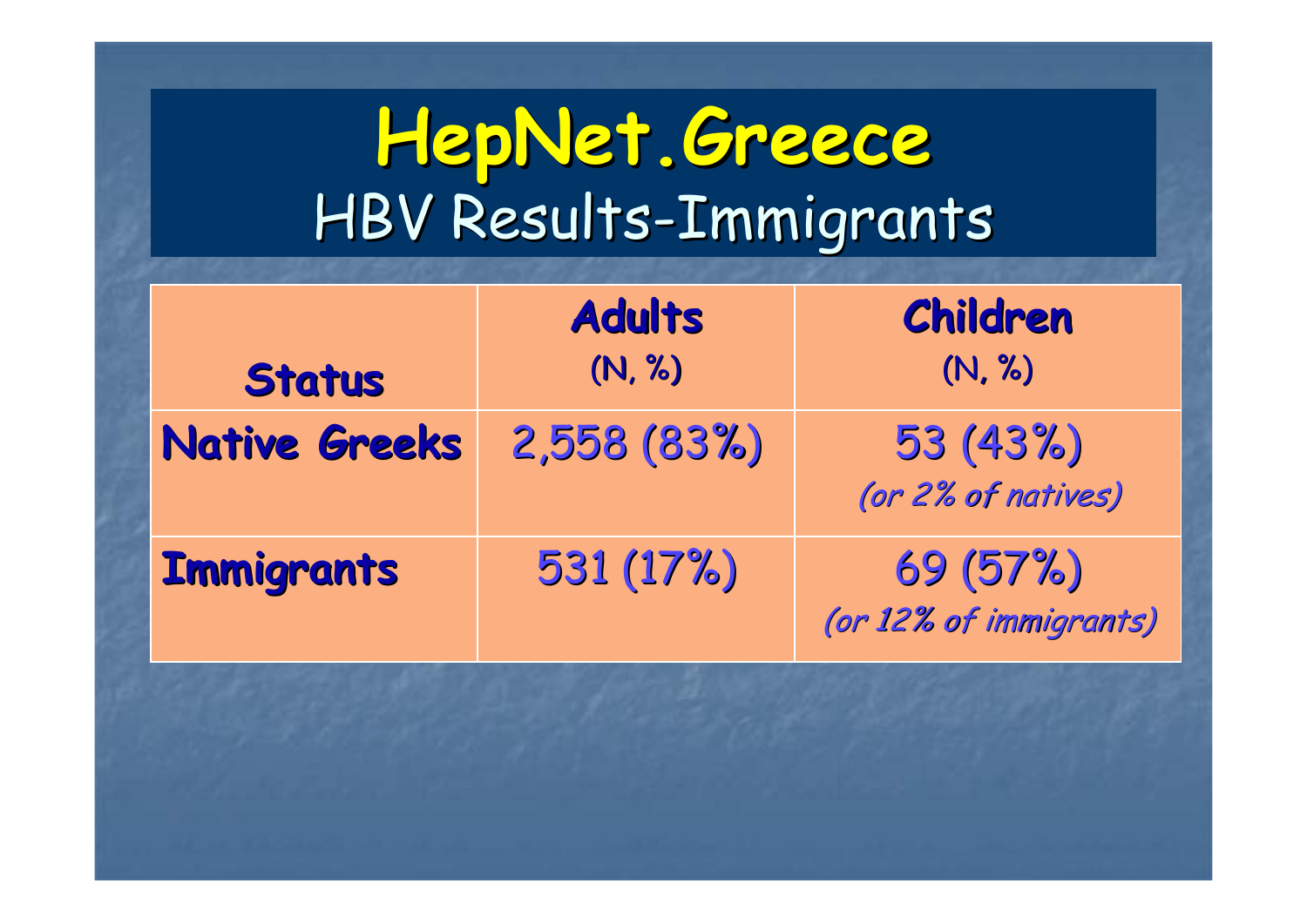|                                           | <b>Native Greeks</b> | <b>Immigrants</b> |
|-------------------------------------------|----------------------|-------------------|
| Parameter                                 |                      |                   |
| <b>Current Age</b>                        | $47.0 + 15.1$        | $30.3 + 14.2$     |
| Age (at 1 <sup>st</sup> diagnosis)        | $41.4 \pm 15.9$      | $28.4 \pm 13.4$   |
| Follow-up (at the<br>time of study entry) | $3.3 + 3.6$          | $1.2 + 1.9$       |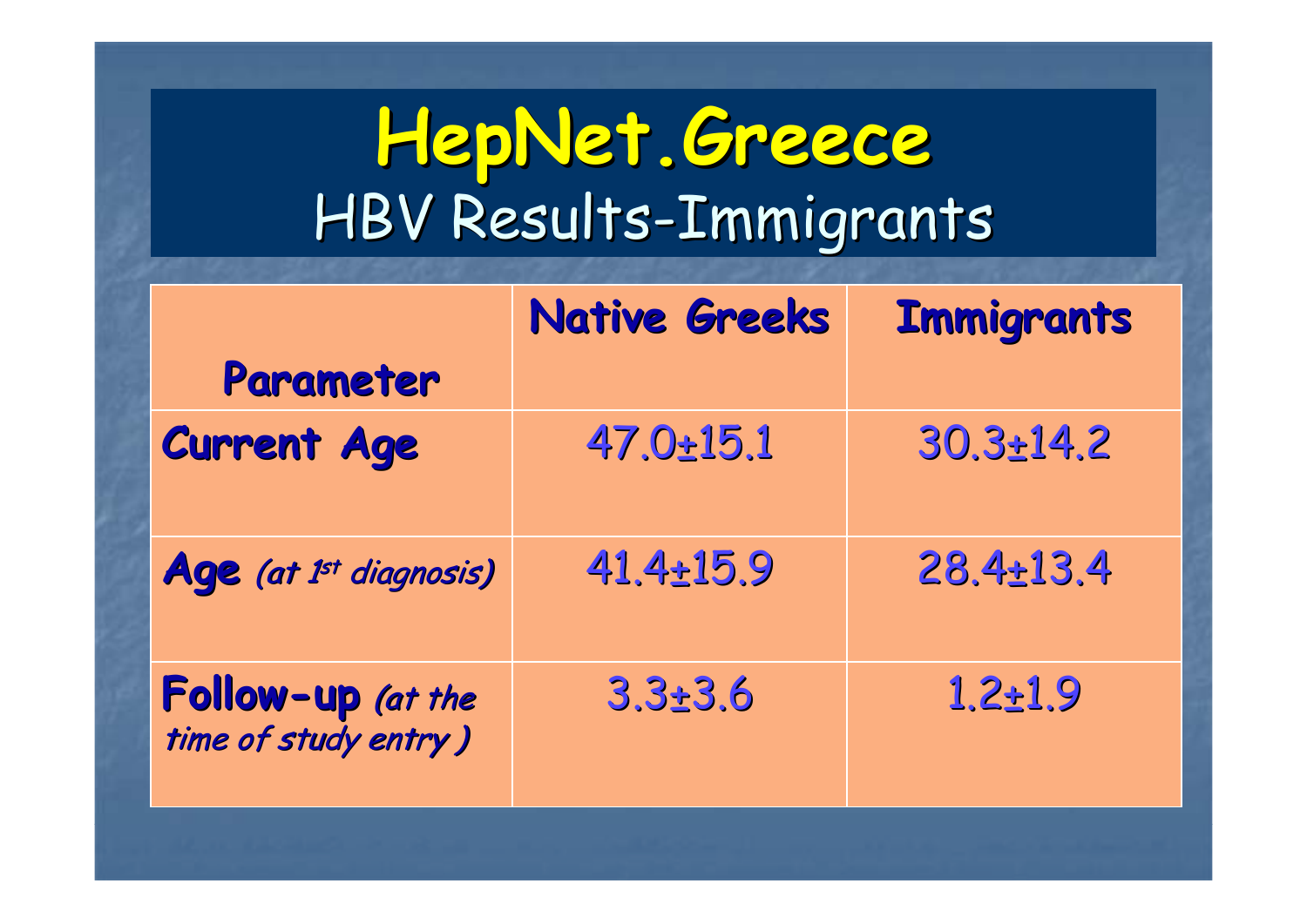| <b>Area of Origin</b> | N   | $\gamma$ |
|-----------------------|-----|----------|
| <b>Albania</b>        | 443 | 74%      |
| <b>Eastern Europe</b> | 121 | 20%      |
| <b>Asia</b>           | 20  | 3.3%     |
| Africa                | 16  | 2.7%     |
| <b>Total</b>          | 600 | 100%     |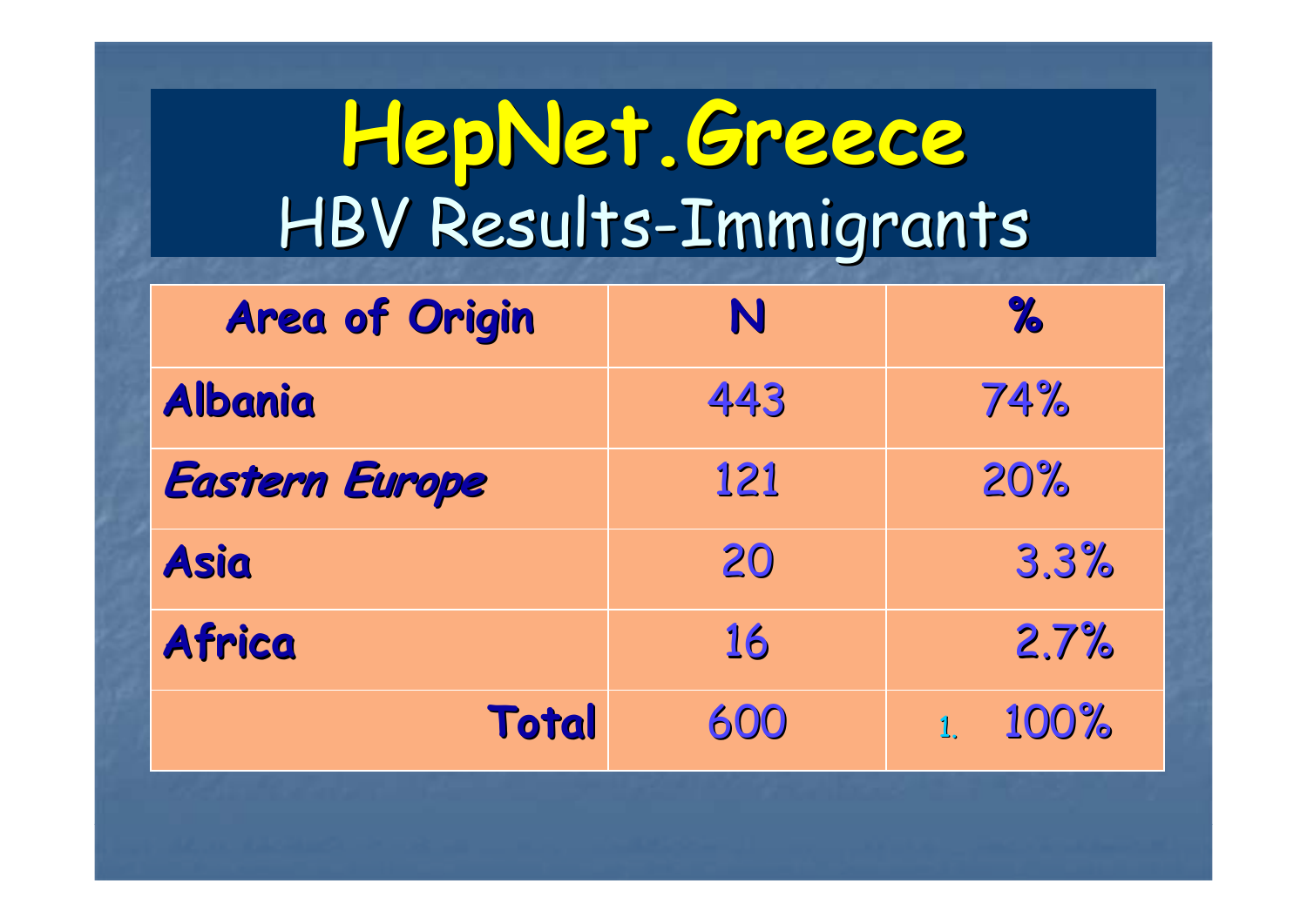#### **Place of Residence in Greece by Nationality Place of Residence in Greece by Nationality**

|            | <b>Native Greeks</b> | <b>Immigrants</b> |
|------------|----------------------|-------------------|
| Urban      | 662(25.7%)           | 39(7.0%)          |
| Semi-urban | 272 (10.5%)          | 39 (7.0%)         |
| Rural      | 1,645(63.8%)         | 483 (86.1%)       |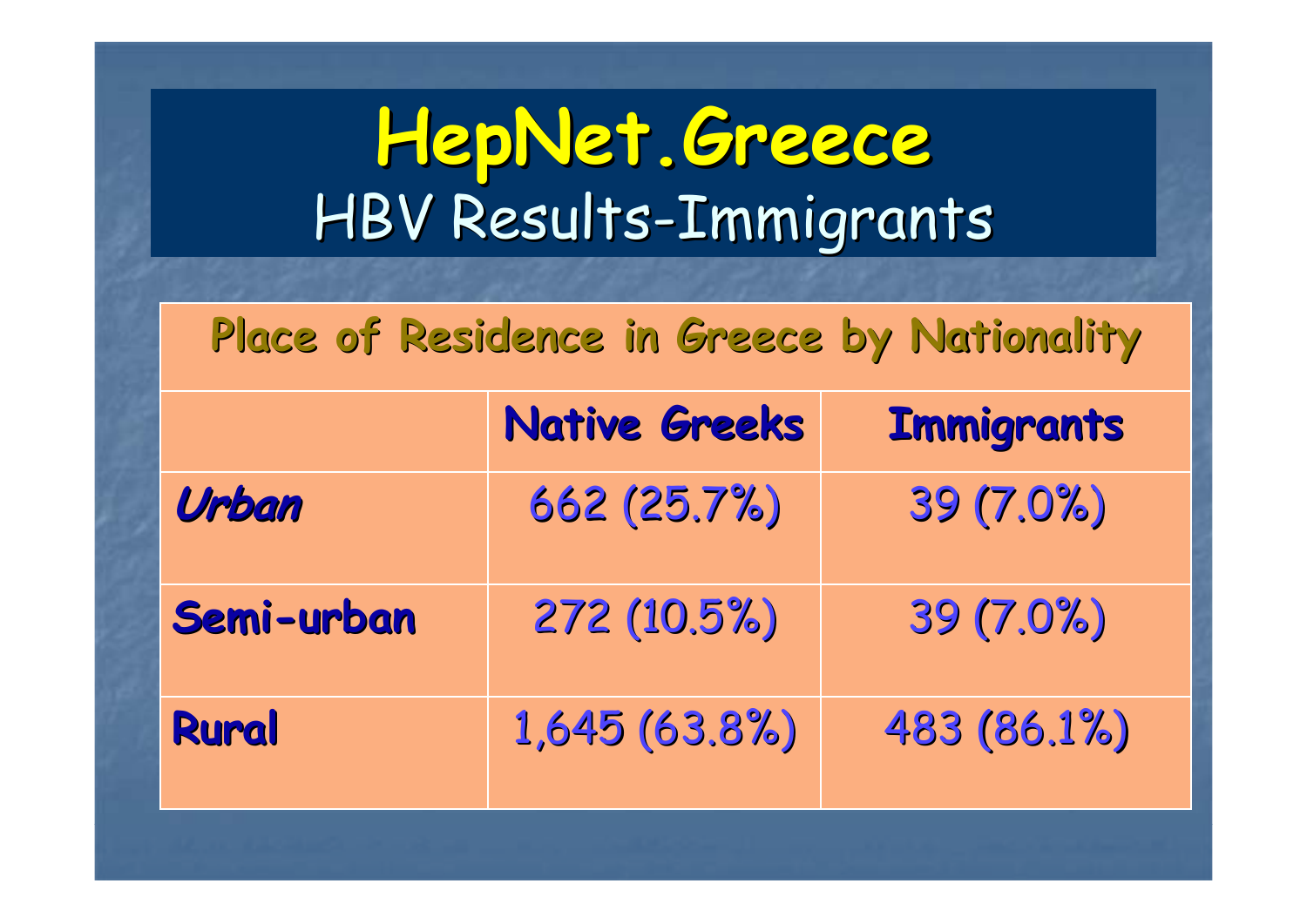# **HepNet.Greece HepNet.Greece** HBV Results-HBeAg Status

|                 | <b>HBeAg</b> |                 |
|-----------------|--------------|-----------------|
|                 | Positive     | <b>Negative</b> |
| <b>Adults</b>   | 237 (8%)     | 2872 (92%)      |
| <b>Children</b> | 76(62%)      | 46 (38%)        |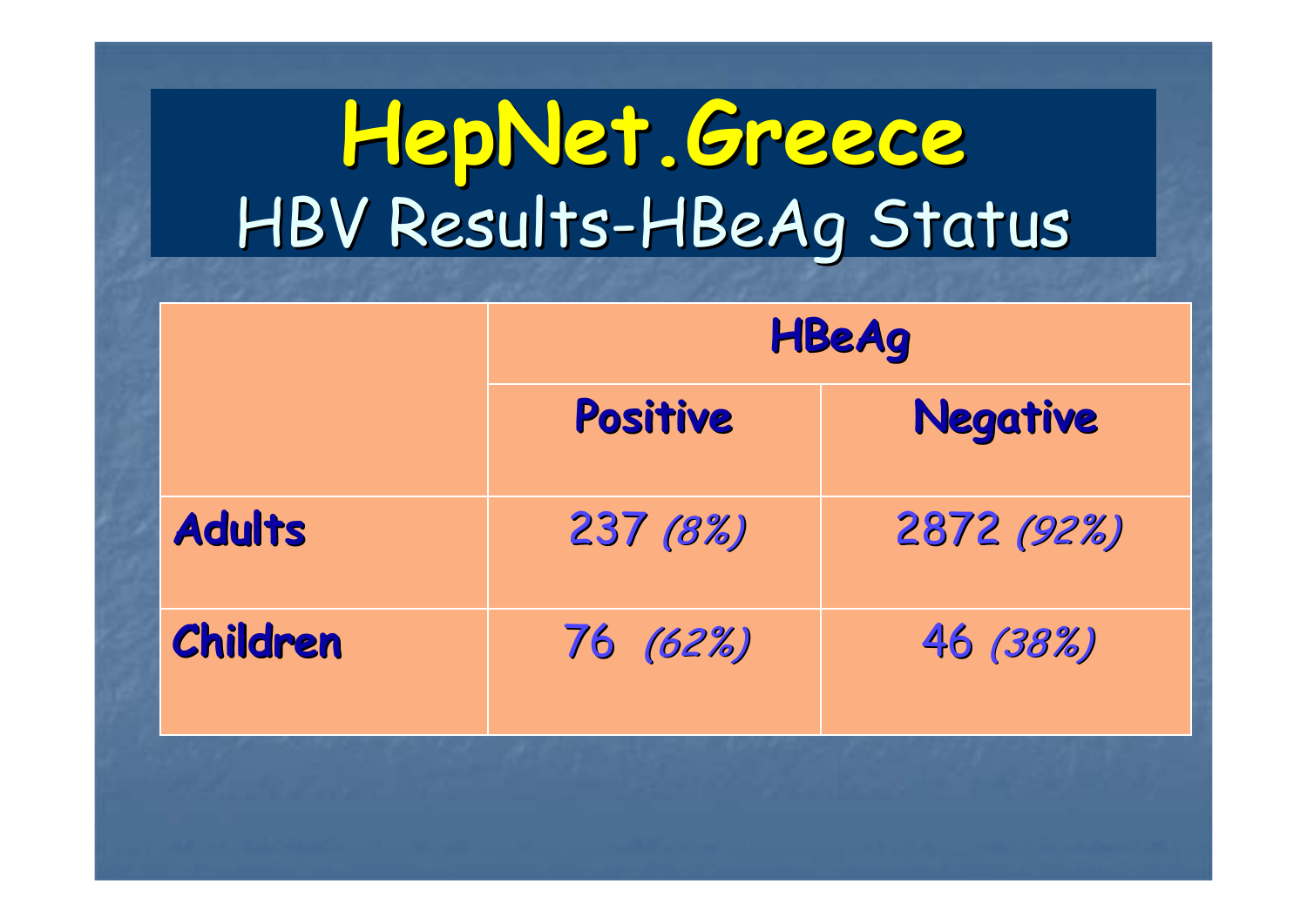# **HepNet.Greece HepNet.Greece** HBV Results--HBeAg Status

|                      | <b>HBeAg</b> |                 |
|----------------------|--------------|-----------------|
|                      | Positive     | <b>Negative</b> |
| <b>Native Greeks</b> | 194 (8%)     | 2273 (92%)      |
| <b>Immigrants</b>    | 90 (17%)     | 451 (83%)       |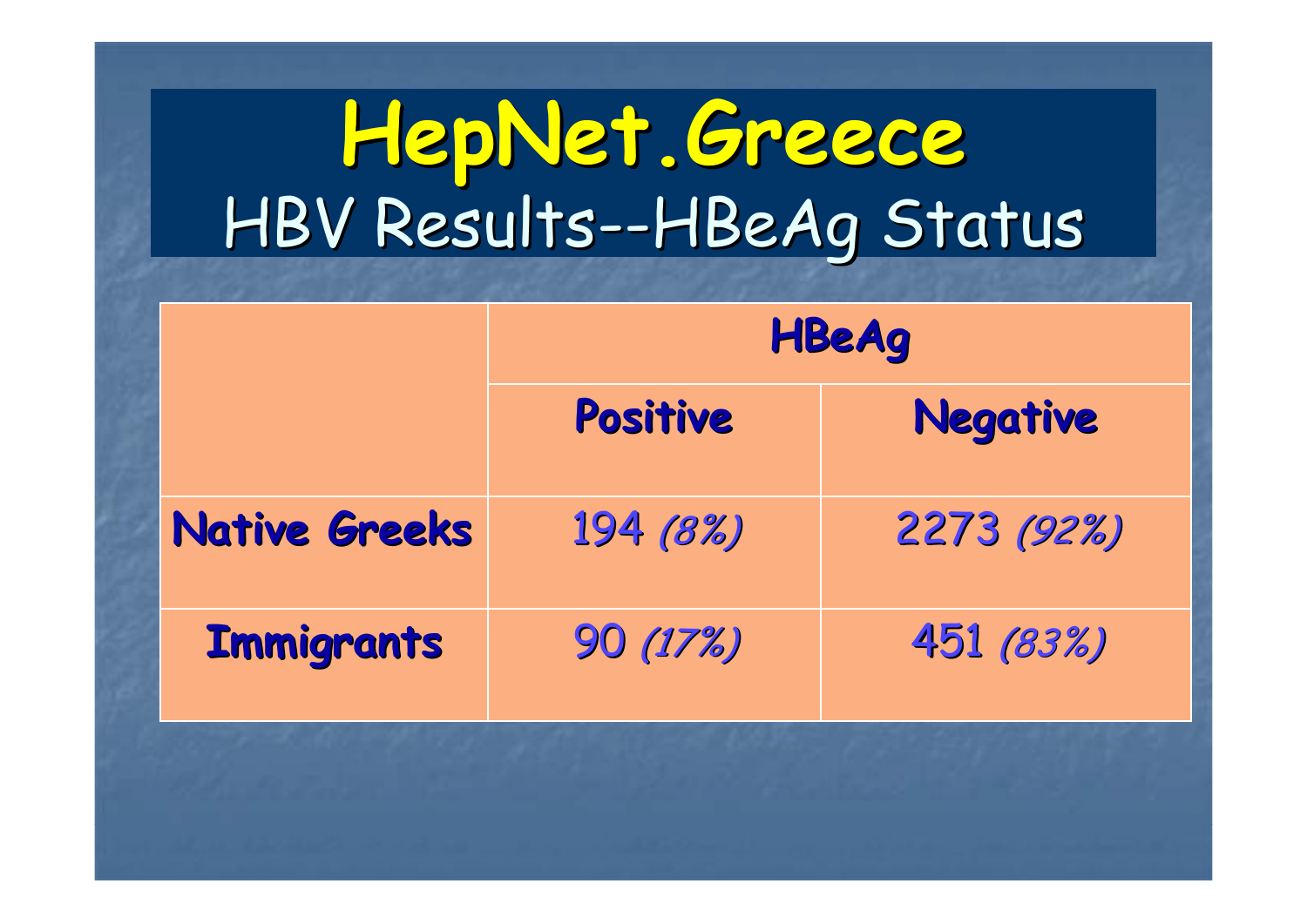**Presence of Cirrhosis & HCC at the 1 Presence of Cirrhosis & HCC at the 1st Visit**

|                  | <b>Native Greeks</b> | <b>Immigrants</b> |
|------------------|----------------------|-------------------|
| Cirrhosis (N, %) | 195/2625<br>(7.4%)   | 20/598<br>(3.3%)  |
| HCC(N, 2)        | 25/2625<br>(1.0%)    | 3/598<br>(0.5%)   |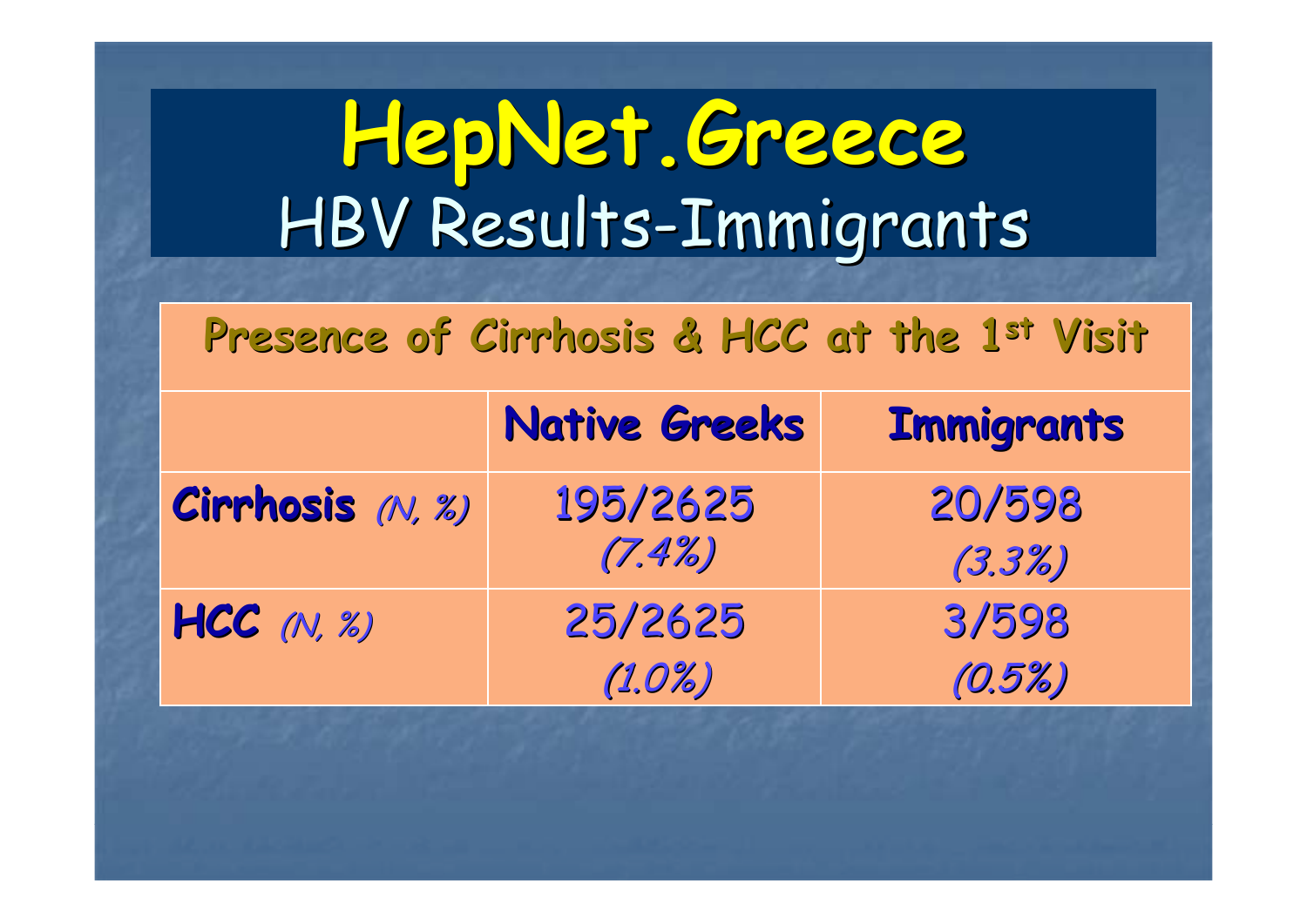#### **HepNet.Greece HepNet.Greece** HCV Results-Demographics

| Sex (Males, %)                         | 1670 (59%)          |
|----------------------------------------|---------------------|
| <b>Current Age</b>                     | $43.4 \pm 16.3$     |
| Age (at 1 <sup>st</sup> diagnosis)     | $41.5 + 16.0$       |
| Follow-up (at the time of study entry) | $2.6 \pm 3.3$ years |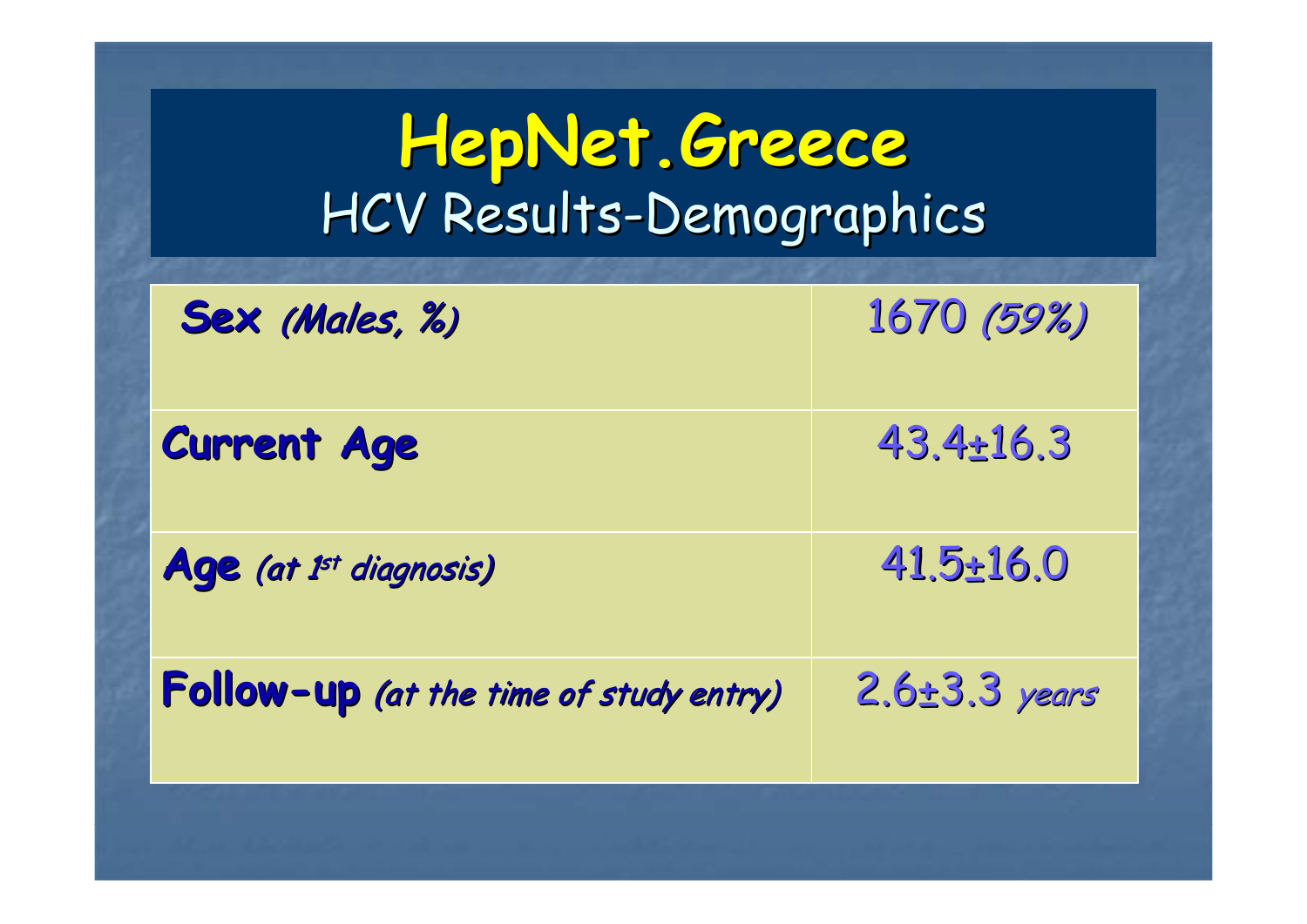#### **HepNet.Greece HepNet.Greece** HCV Results-Epidemiological

#### Possible Source of Infection

| Intravenous drug use                                            | 30.7% |
|-----------------------------------------------------------------|-------|
| Transfusion(s) (before 1992)                                    | 22.6% |
| Hospital admissions / Operations<br>(without Tx's. Before 1992) | 3.4%  |
| Professional exposure                                           | 1.1%  |
| Other                                                           | 5.6%  |
| <b>Unknown</b>                                                  | 36.6% |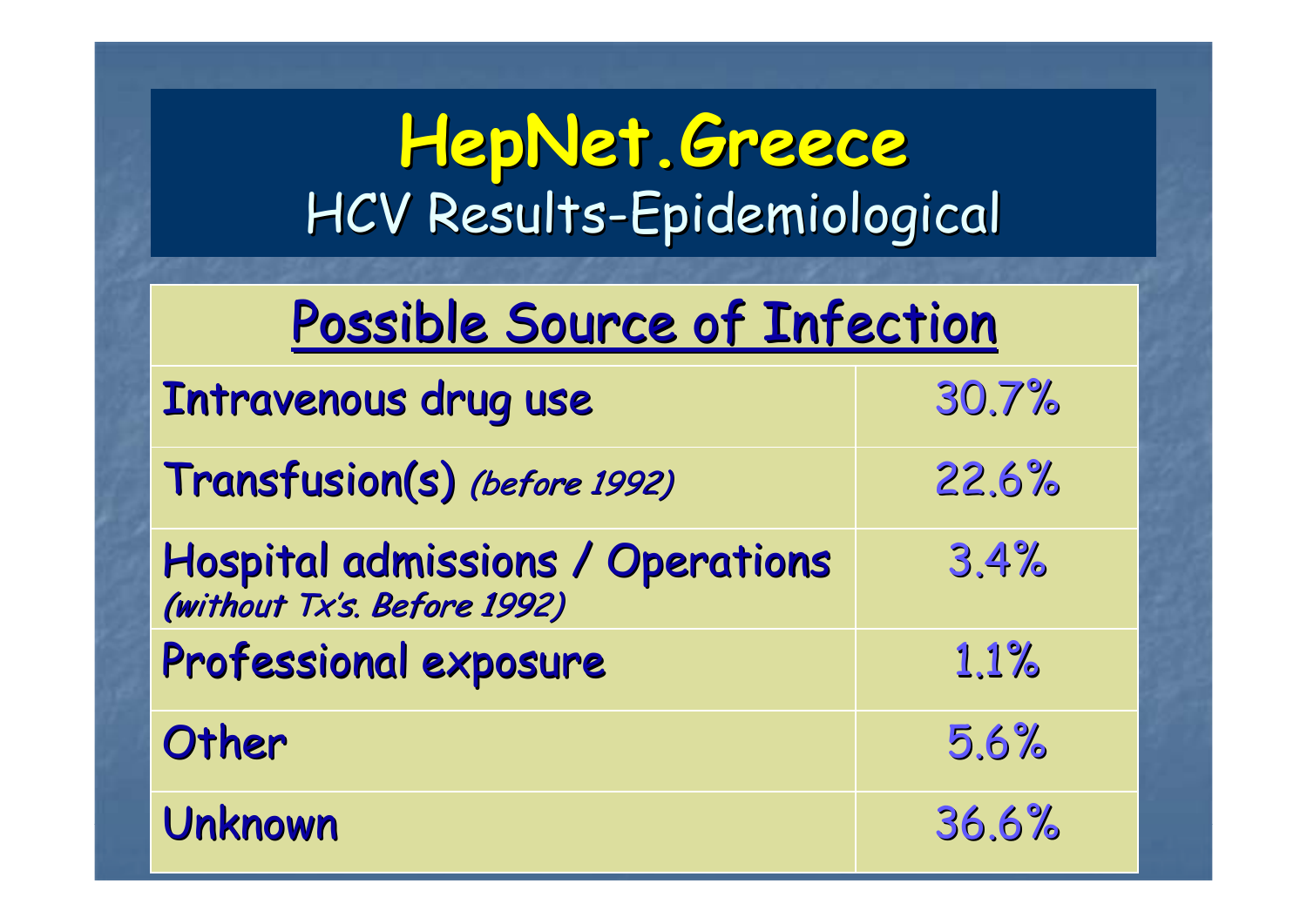#### **HepNet.Greece HepNet.Greece** HCV Results-Clinical

![](_page_23_Figure_1.jpeg)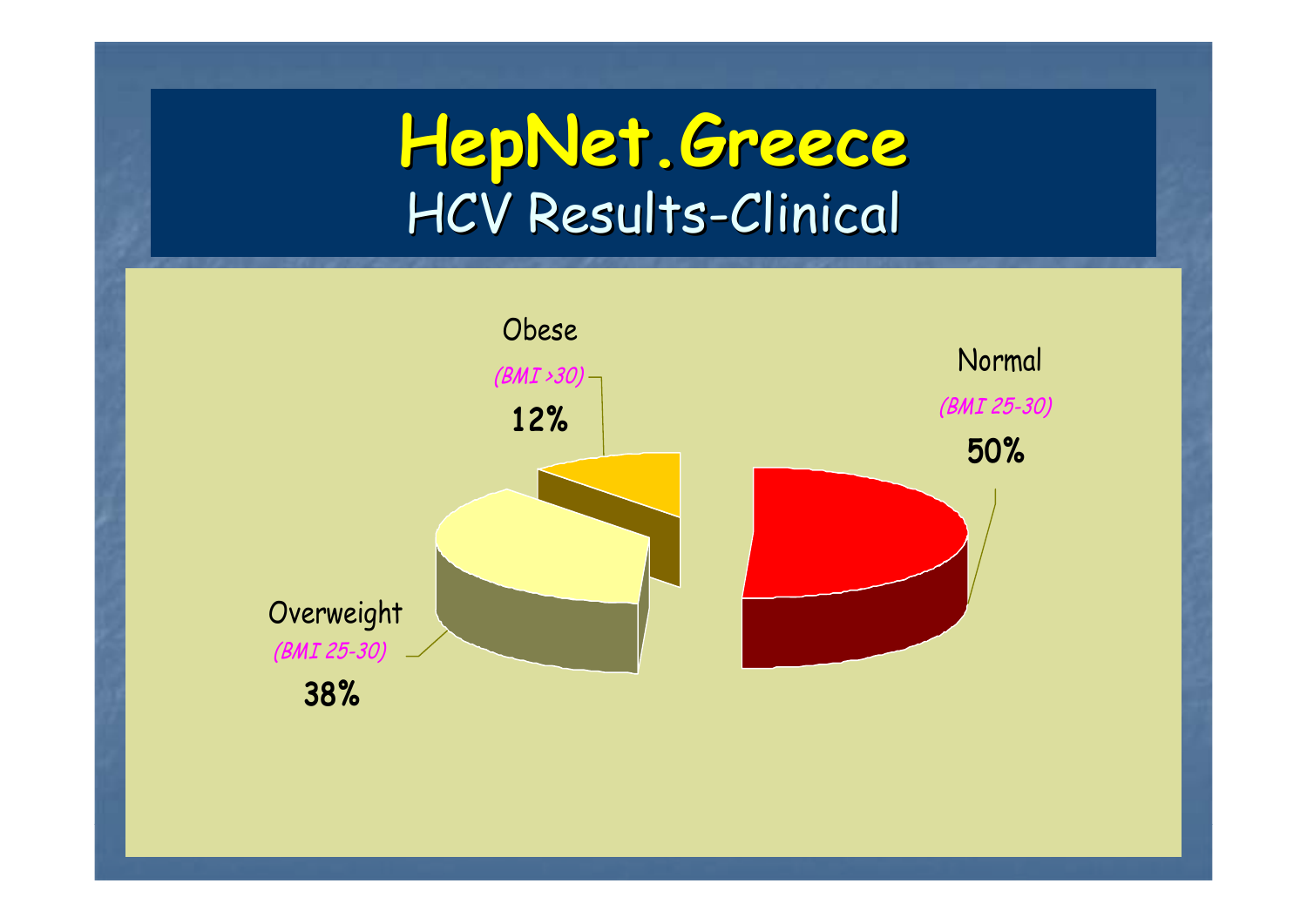# **HepNet.Greece HepNet.Greece** Distribution of HCV Genotypes in Greece

![](_page_24_Figure_1.jpeg)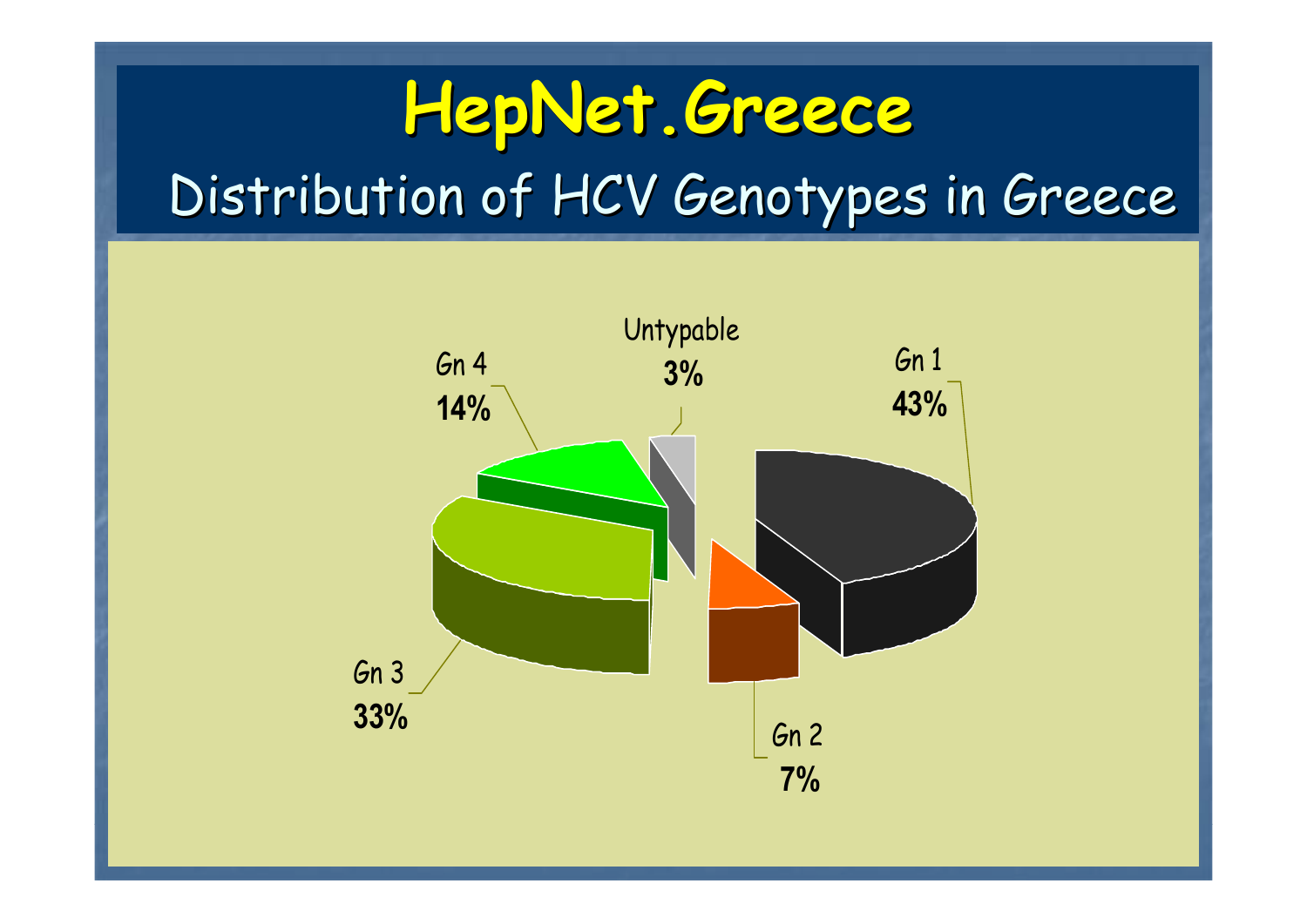# **HepNet.Greece HepNet.Greece** HCV Genotypes in Greece

![](_page_25_Figure_1.jpeg)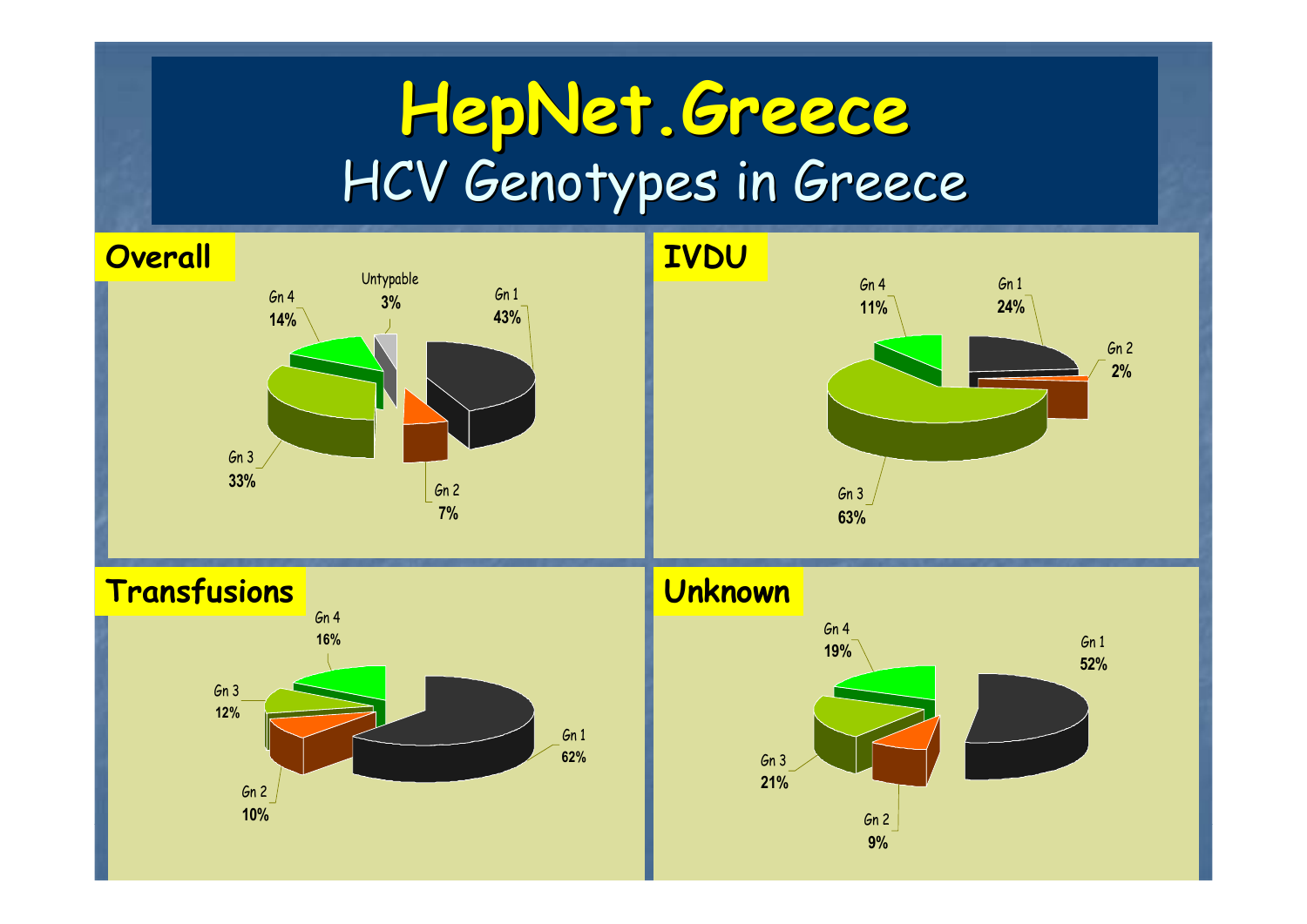#### **HepNet.Greece HepNet.Greece** Temporal Change in the Distribution of HCV Genotypes in Greece

![](_page_26_Figure_1.jpeg)